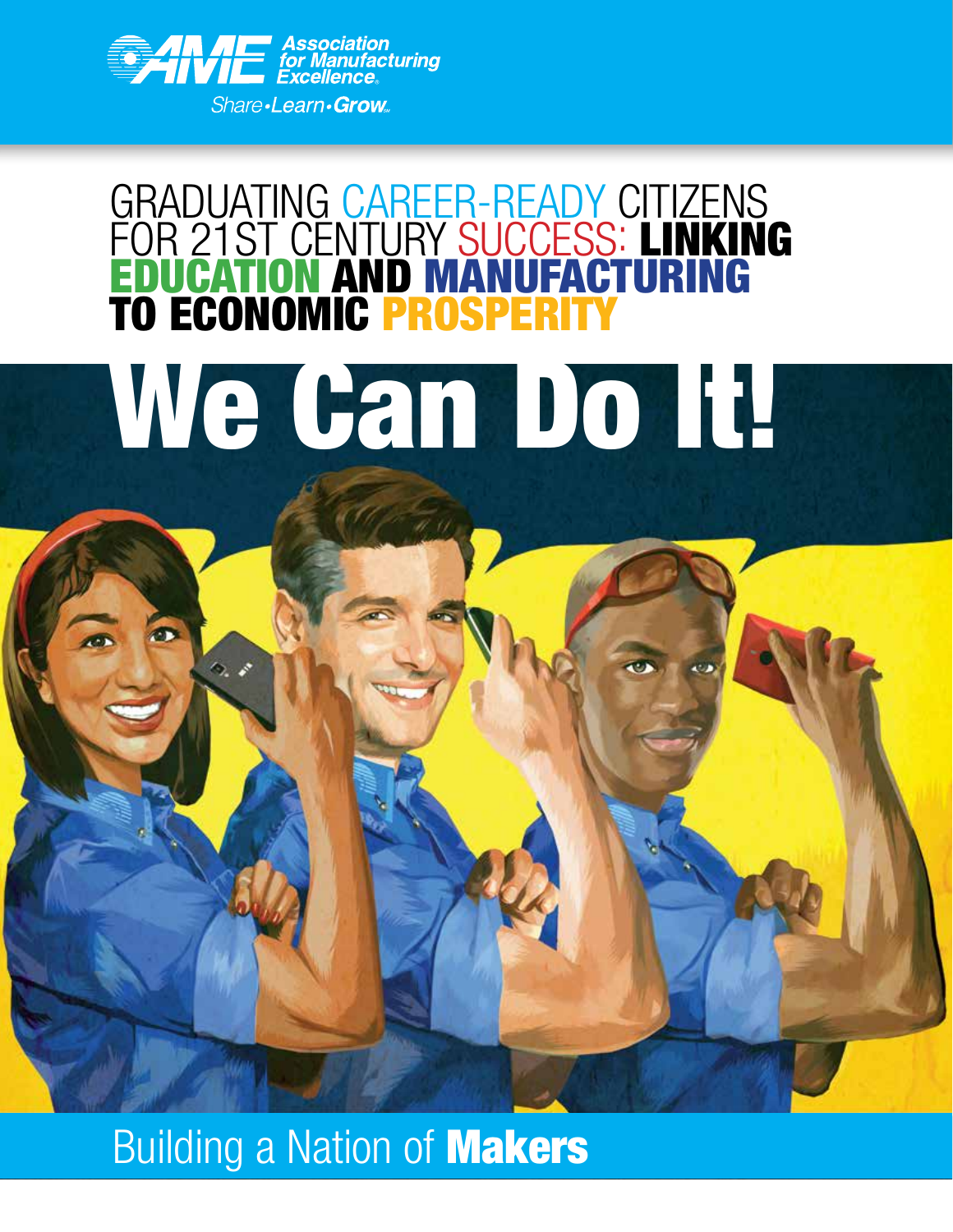

We are the **Association for Manufacturing Excellence** (AME), a not-for-profit, volunteer-based, practitioner-driven organization that has been helping our members grow their value propositions since 1985.

We are passionate about developing a **modern-day manufacturing** renaissance, driven by people-centric leadership coupled with enterprise excellence. Our mission is to inspire a commitment to enterprise excellence through experiential learning and bringing people together to ...

## **Share.Learn.Grow**



Learn more at: **AME.** ORG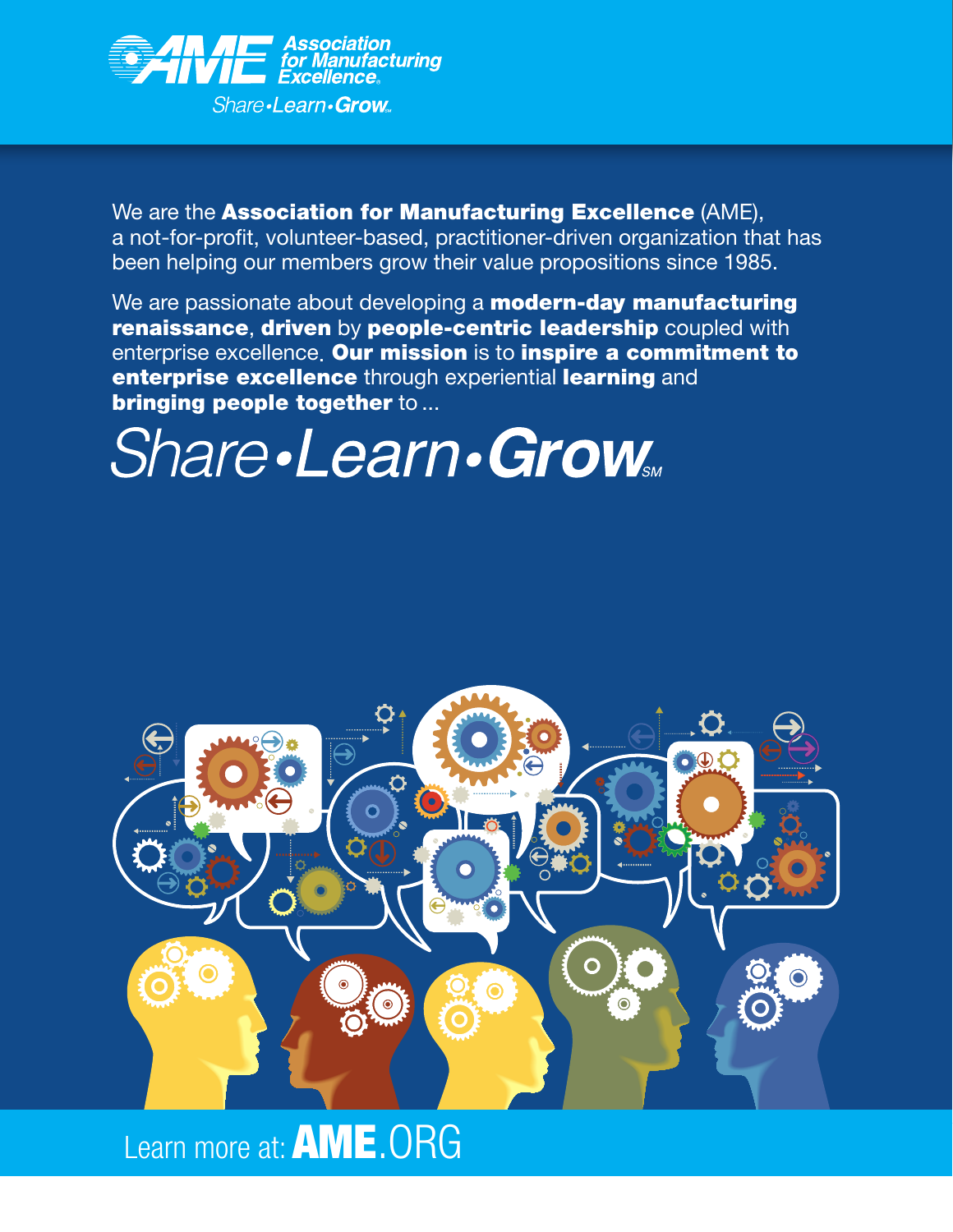



According to new research from Deloitte and the Manufacturing Institute, **84 percent of manufacturing executives agree** the nation is now facing a critical "**skills gap.**"

# By 2020, **65 percent** of all jobs in the economy will require **postsecondary**<br>education and training.

In 2014, according to a National Assessment of Educational Progress (NAEP) report only 39 percent of 12th-grade students had the mathematics skills and just 38 percent had the reading skills needed for entry-level college courses.

## Among not-enrolled youth who did not have high school diplomas, unemployment and 32.1 **percent** for women.

Research shows that **students who cannot read** at grade level by the fourth grade are more likely than proficient students to drop out of school. Two-thirds will end up in jail or on welfare.

Low literacy levels cost the United **States \$225 billion** or more each year<br>in non-productivity in the workforce, in in non-productivity in the workforce, in<br>crime and in loss of tax revenue **due** to unemployment.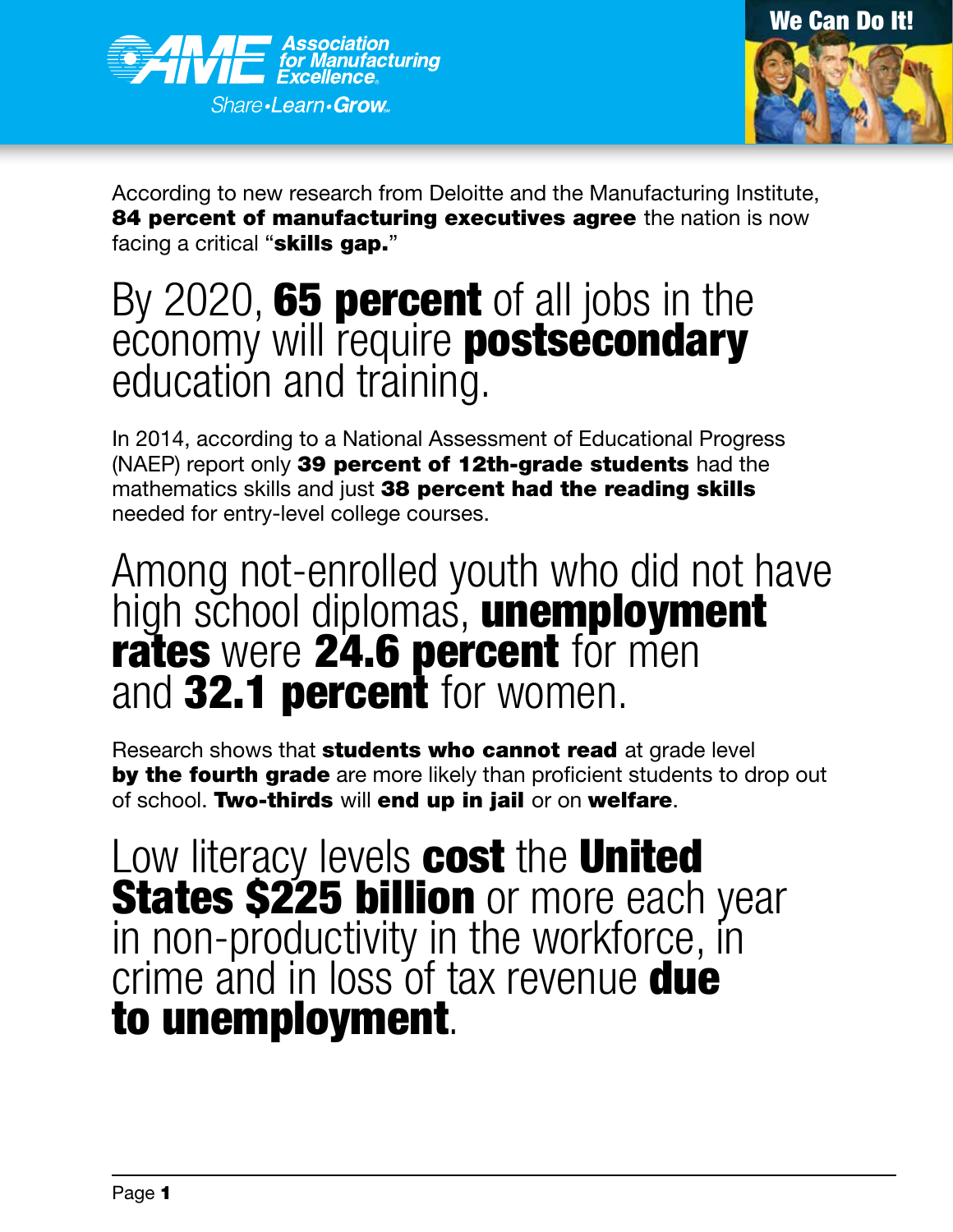



## The challenges are not only at the K-12 level. In 2012, America ranked 16th in the number of 25-34-year-olds with **college degrees**, out of **26** developed nations around the world.

In the United States, 41 percent of first university degrees were awarded in social sciences, business and law, whereas only 16 percent were awarded in science, mathematics and engineering, one of the lowest percentages among the G-20 countries. Teachers' knowledge of the subjects they teach is the major characteristic related to student achievement.

There is a growing abundance of resources, organizations and partnerships devoted to literacy and career education, and this is poised to make a difference in the nation's skills gap and its impact on manufacturing.

#### A thriving manufacturing sector supports a thriving economy

Why is the manufacturing sector interested in education? A strong educational foundation leads to career-ready citizens and the manufacturing sector relies on schools to produce these individuals.

# Our **nation** relies on the manufacturing sector for a **strong economy**.

The impact of advanced technology and manufacturing is significant for economic prosperity. Manufacturing is by far the most important sector of the U.S. economy in terms of total output (Bureau of Economic Analysis, 2014). It has a large **indirect employment multiplier.**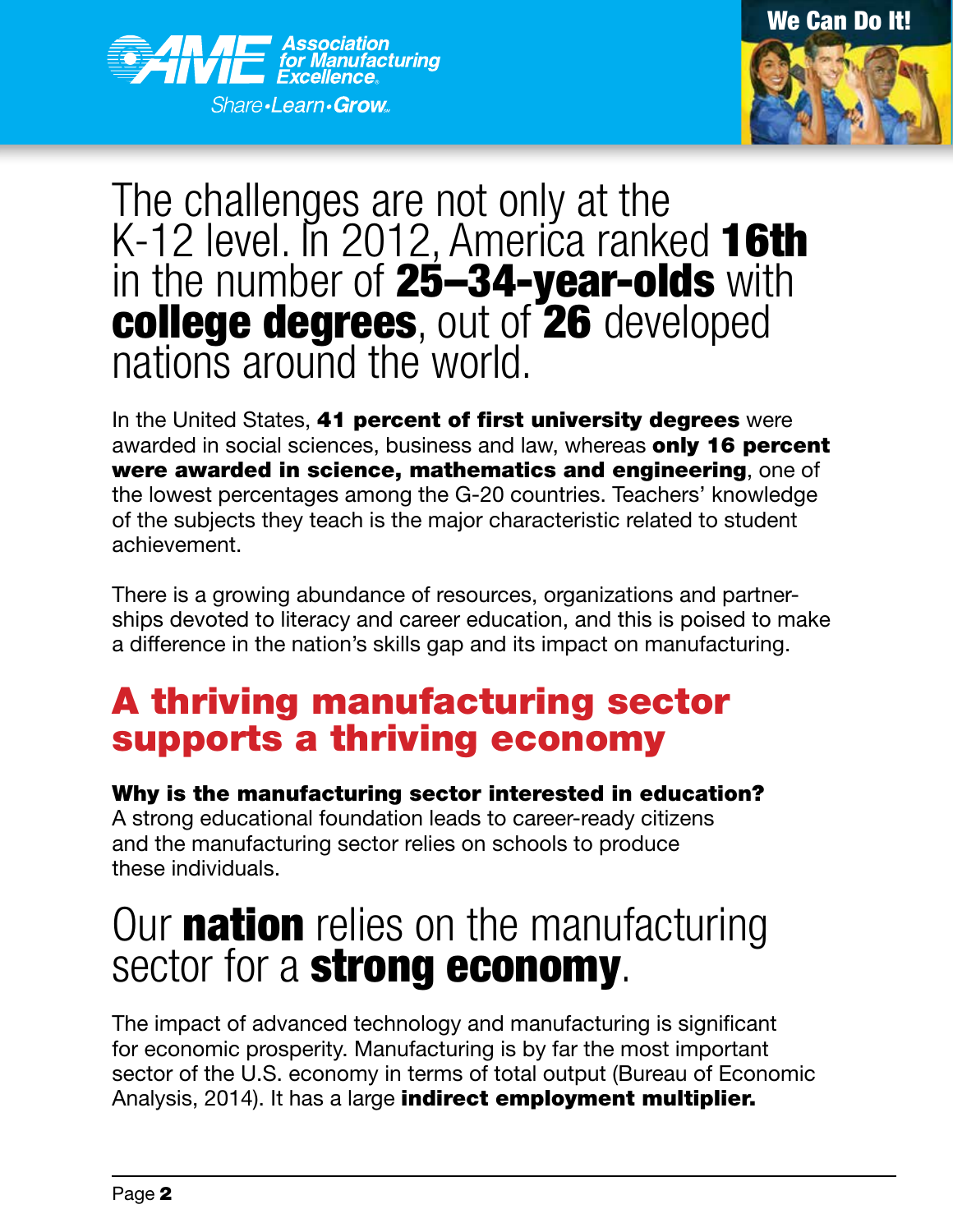



# For every person directly employed<br>in manufacturing, manufacturing output supports **more than 1.4 jobs**<br>**elsewhere** in the economy.

Reshoring Initiative President, Harry Moser states: "A strong skilled workforce is key to reshoring and manufacturing growth."

#### Manufacturing careers are lucrative.

In 2013, the **average manufacturing worker** in the United States earned \$77,506 annually, including benefits, while average compensation for **workers in other industries** was \$62,546.

**On average**, non-college educated<br>workers in manufacturing made 10.9 percent more than similar workers in the rest of the economy in 2012–2013.

#### A call for education to become more career-focused

One way to solve the nation's skills gap challenge is for educators to **increase the focus** on career technical education (CTE).

The National Association of State Directors of Career Technical **Education Consortium** (NASDCTEc) is dedicated to the proposition that success in school and life comes from **Career and Technical** Education (CTE) programs—"Learning that works for America."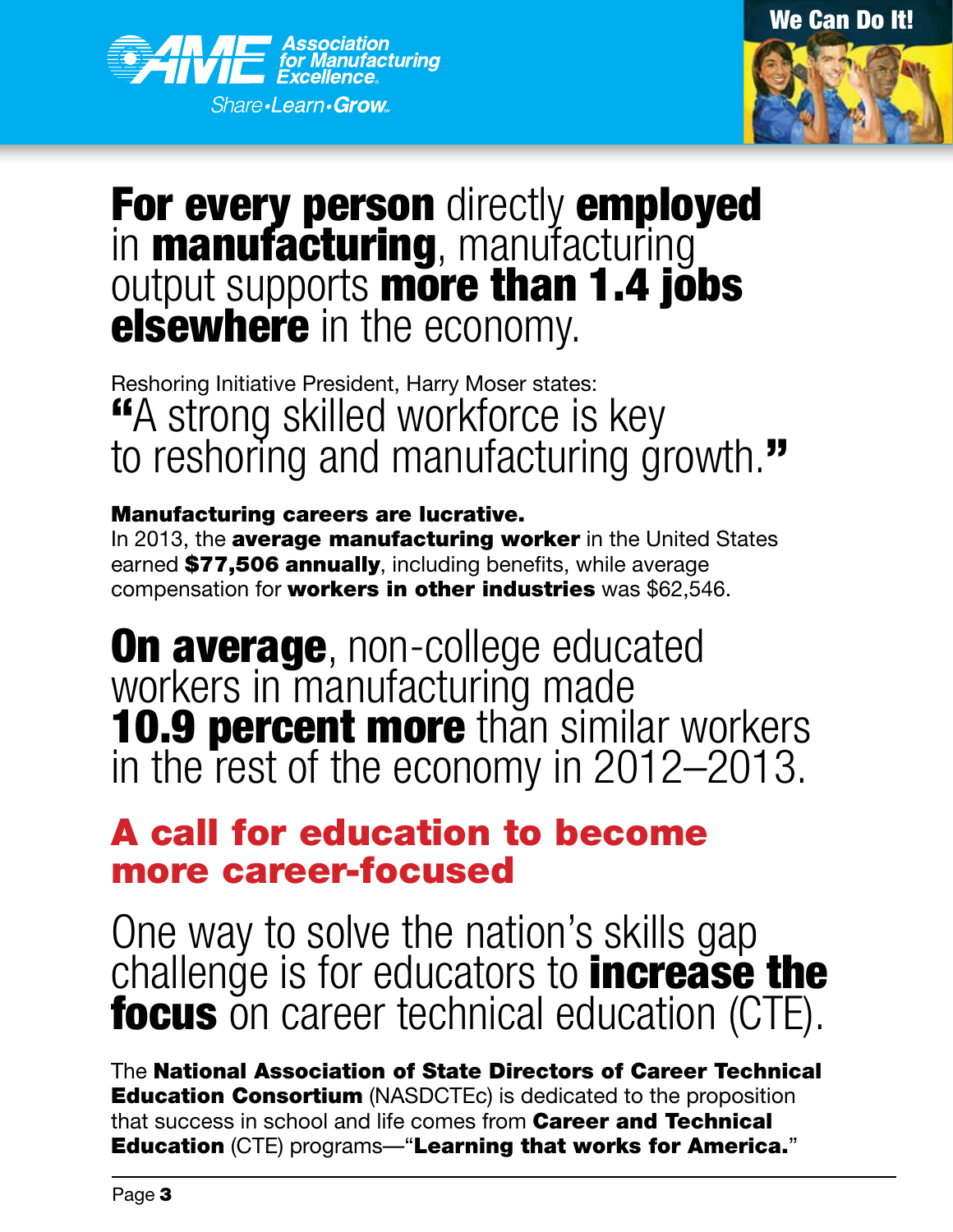



The NASDCTEc and the Center for Occupational Research and Development (CORD) have jointly published a book titled *The Career Pathways Effect: Linking Education and Economic Prosperity*, which offers guidance to states, local districts, postsecondary institutions and business leaders on systemic improvement.

The mission of the **Pathways to Prosperity Network** initiative of Jobs for the Future is to build, "systems of career pathways linking high school, work, and community college, to increase the number of youth who complete high school and attain a postsecondary credential with labor market value."

**STEM literacy** is an interdisciplinary area of study that **bridges** the four areas of science, technology, engineering and **mathematics.** STEM literacy means achieving literacy in the individual strands. STEM classrooms shift students toward investigating and questioning the interrelated facets of the world.

Courses may be held at a high school, technical center, community college campus, online or though other innovative methods. However, all programs must include opportunities for internships, job shadowing, mentorships, projects, service learning or a combination.

These programs and initiatives are worth the effort.

## **High-risk students** are 8 to 10 times less likely to drop out in grades ten and eleven if they enroll in CTÉ programs<br>instead of general programs.

The average high school graduation rate for students concentrating in CTE programs is **90 percent**, which is about 10 percent higher than the national freshman graduation rate. On average, **70 percent** of CTE graduates enroll in postsecondary classes.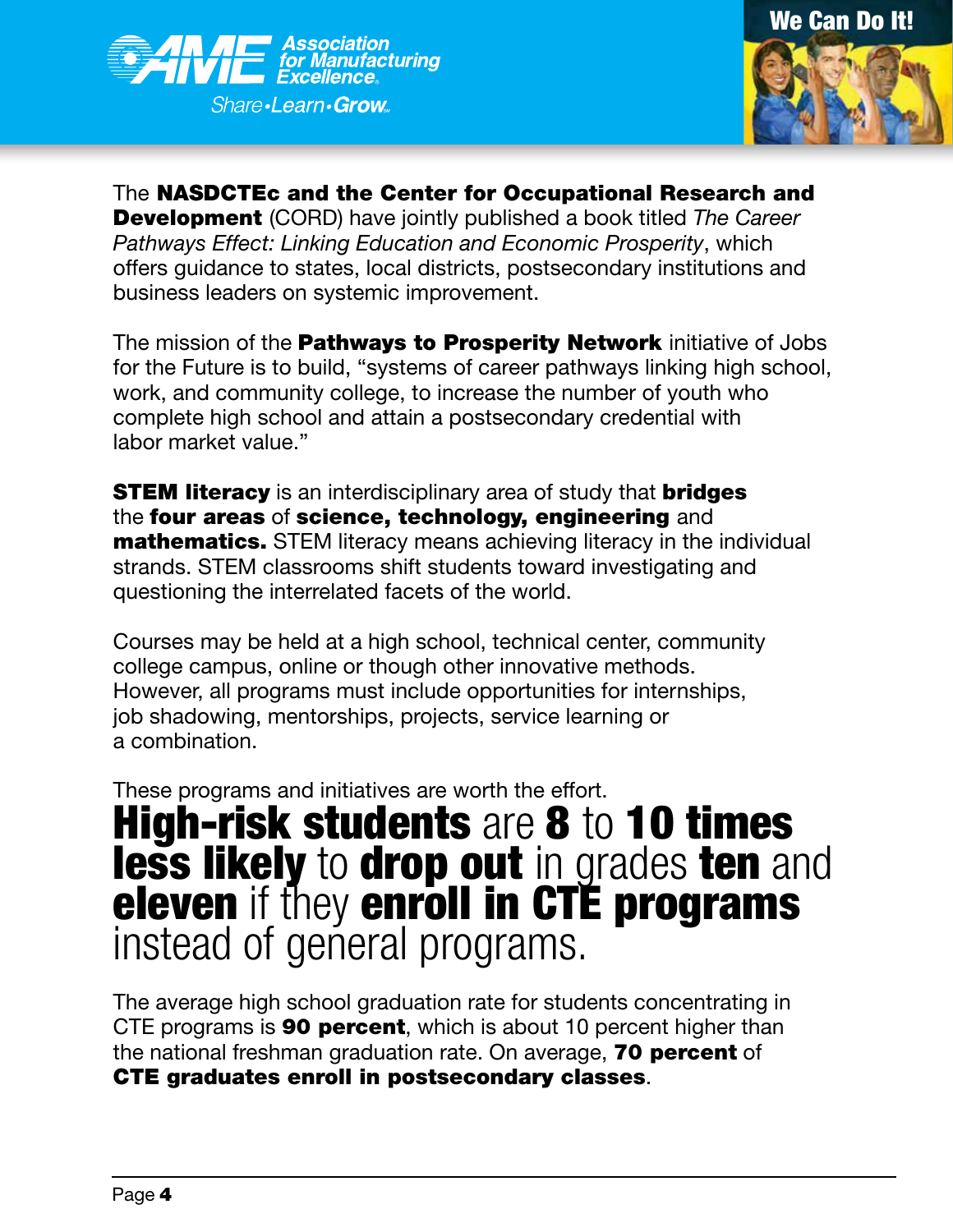



#### **Preparing our children for their future Community College** University or Birth to Pro-K K through 3 4 through 5 Middle School HighSehool **Apprantiseship Labor Market** Four Year College utamahip **AA & AS Degrees Baccalaureate Transfers** Completion Early **Employment** in Childhood **High School College Readiness Career Credentials Post Graduate** high demand. **Elementary Education** and Certificates **Education Readiness** & Access **Studies** career ladder jobs

**Source Literate Nation** 

Schools and communities are learning to leverage programs like **The Edge Factor,** which produces story-driven media and supporting resources on eduFactor.org, to **equip educators with tools designed** to inspire and teach CTE, advanced manufacturing careers and technology, STEM and more.

**Project Lead The Way** (PLTW) is a nonprofit organization that provides a transformative learning experience for K-12 students and teachers across the U.S. PLTW's pathways in computer science, engineering and biomedical science help students develop the in-demand knowledge and skills needed to thrive in an evolving world.

#### Government programs and advocacy initiatives support the cause

**The Every Student Succeeds Act** (ESSA) was recently signed into law with bipartisan support. ESSA contains many promising CTE-related provisions designed to improve alignment between state academic standards and state CTE standards and career guidance programs, and to increase focus on CTE student performance data.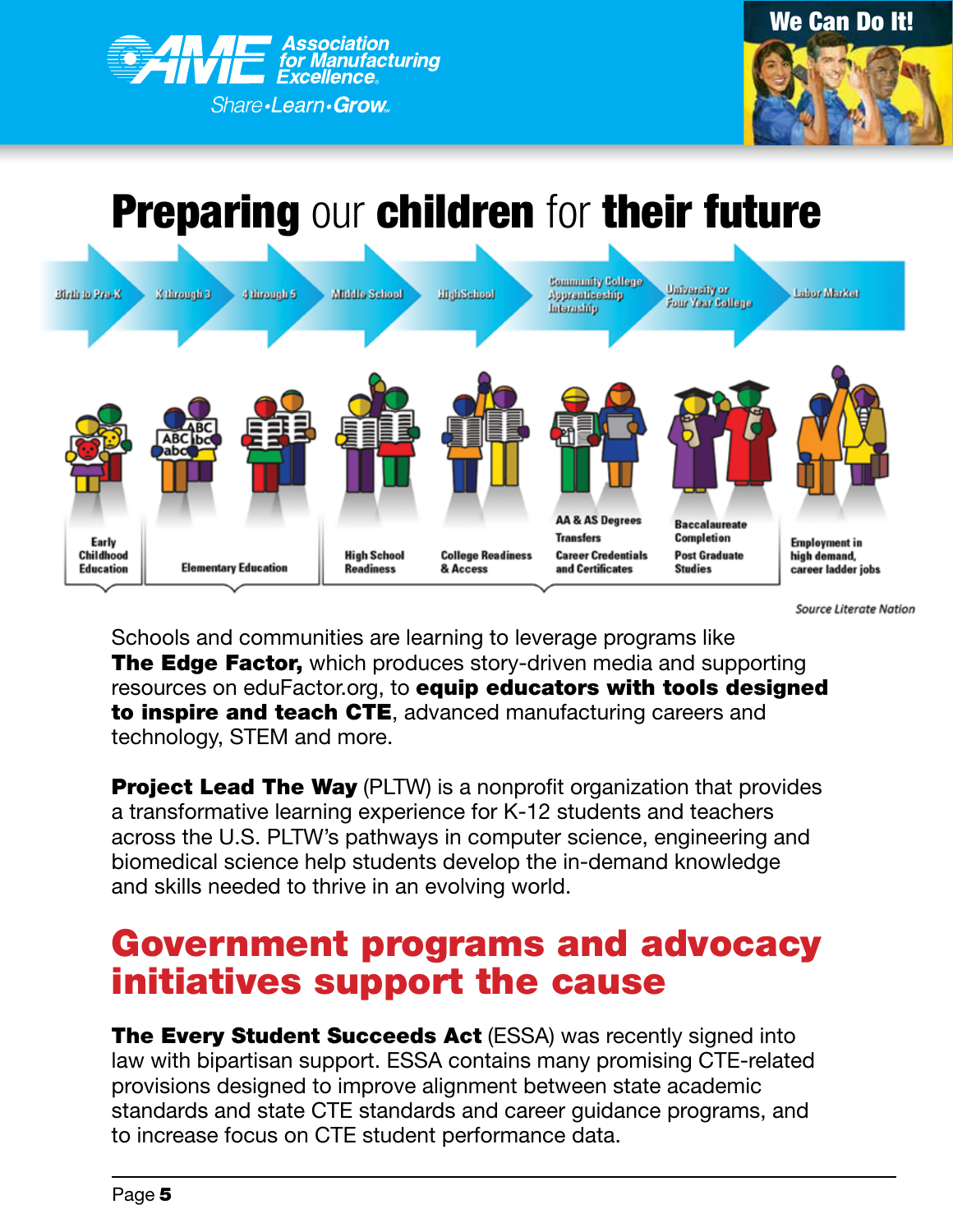



The President's 2016 budget is designed to bring middle class economics into the 21st Century. It invests more than \$3 billion in STEM education. Senator Tim Kaine (D-VA), co-chair of the U.S. Senate CTE Caucus said, "CTE is an important pathway for students to prepare for the workforce by integrating practical applied purposes with workbased knowledge and a hands-on learning experience."

Building on these successful CTE programs is a Virginia Department of Education program called, Governor's STEM Academies. This program is designed to expand options for the general student population to acquire STEM literacy and other critical skills, knowledge and credentials that will prepare them for high-demand, high-wage and high-skill careers in Virginia. Each academy is a partnership among school divisions, postsecondary institutions and business and industry.

Community leaders and policymakers can leverage the **Alliance for Excellent Education** as it works to synthesize and distribute research and information about promising practices. It offers sound, objective, nonpartisan advice to make informed decisions about policy creation and implementation of new initiatives designed to graduate students ready for success in college, work and citizenship.

**The Dream It. Do It.** program provides access to support and resources to aid efforts in joining a network of industry leaders that implement activities to meet local, regional and statewide workforce needs. It also offers the opportunity to partner with a respected national platform to promote manufacturing as a top tier career choice.

**Tooling U-SME** combines the strength of its industry leadership in training and development with SME's dedication to promoting advanced technologies to manufacturers worldwide. Tooling U-SME offers an "incredibly diverse suite of training resources that includes professional consultative services, online training content, instructor-led training, book and video content and industry-backed certifications."

APQC North Star program helps education leaders capture, scale and sustain transformation to improve student outcomes. It helps educators redesign outdated or inefficient processes and break down functional silos which saves time, saves money and empowers people.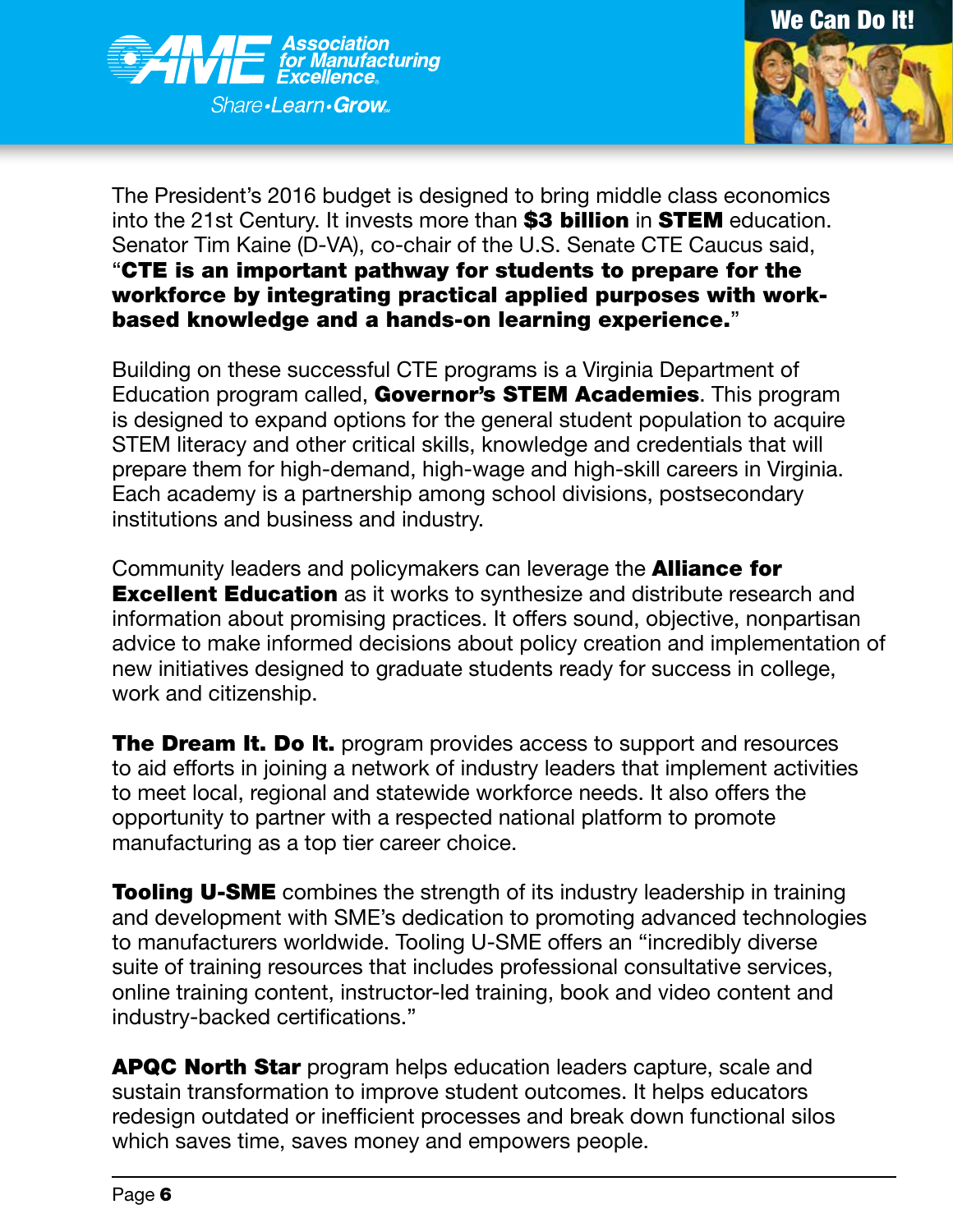



#### Manufacturers are partnering with schools to become part of the solution

While graduating from high school with adequate literacy skills and STEM training is critical for long-term success, it is only one link in the chain that will result in America developing a stronger economy through manufacturing.

# The **Association** for **Manufacturing**<br>**Excellence** (AME) is a not-for-profit<br>organization dedicated to the journey of continuous improvement and enterprise excellence.

AME is committed to fostering a "Renaissance of Manufacturing in **North America**" and has developed several programs to encourage young adults to enter the manufacturing field. As well as promoting manufacturing as a career path by providing scholarship opportunities through the Dr. Sherrie Ford Manufacturing as a Career Path Scholarship.

The AME Adopt-a-School program coupled with national Manufacturing Day connects manufacturers with schools and colleges in their communities. It opens students' eyes and gives them an opportunity to experience practical, hands-on learning and allows manufacturers give back to their communities while helping grow the next generation of manufacturers. One example of this is AME member company, **Newport News Shipbuilding**, and its partnership with **Hampton Roads Public Schools** in Virginia.

This successful program was endorsed by Virginia Governor **Terence R. McAuliffe** who issued a proclamation in support of coupling the AME Adopt-a-School program with Manufacturing Day. Williamsburg-James City County Public Schools (Virginia) was the first school district to deploy the program. The program enjoys the bipartisan support of Virginia's Delegates Monty Mason and Brenda Pogge and Senators John Miller and Tommy Norment.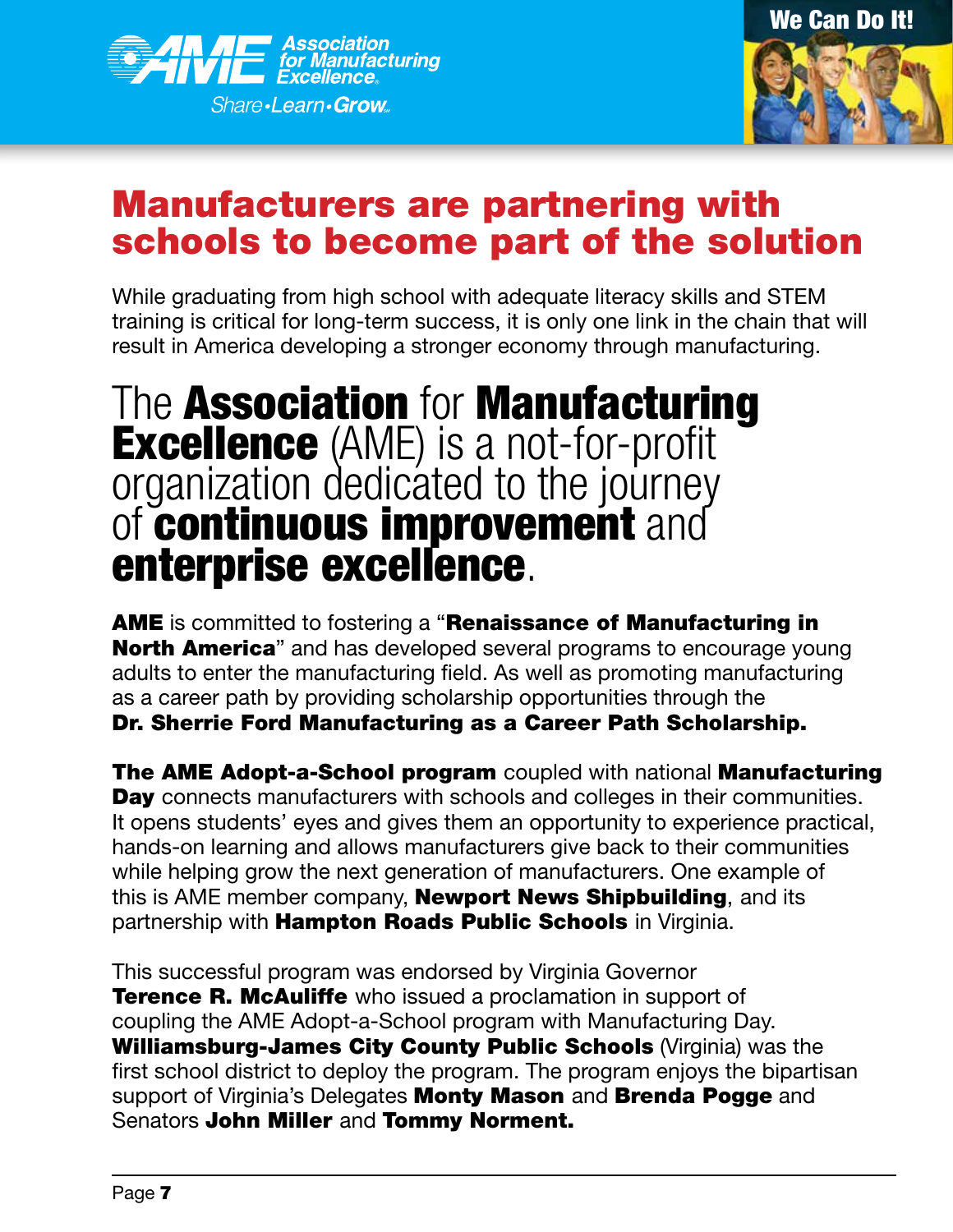



#### Moving forward: Graduating career-ready citizens

#### Ending the dropout crisis requires an all-hands-on-deck approach.

To ensure the class of 2020 reaches the goal of a **90 percent** graduation rate, the Civic Marshall Plan Leadership Council established a phased approach with clear goals focusing on using evidenced-based strategies to address the dropout crisis.

# One of the **keys** to America's **greatness** is its ability to **make things**.

As outlined in *Manufacturing: A Blueprint for America's Future,* manufacturing brought our nation to unprecedented levels of prosperity. It carried us to victory in World War II and took our astronauts safely to the moon and back.

By working together, embracing, educational and economic strengths and tackling challenges in a strategic manner as outlined in **Building a Nation of Makers,** a study grounded in history, we can help rebuild the **American Dream**.<br>Together, We Can Do It!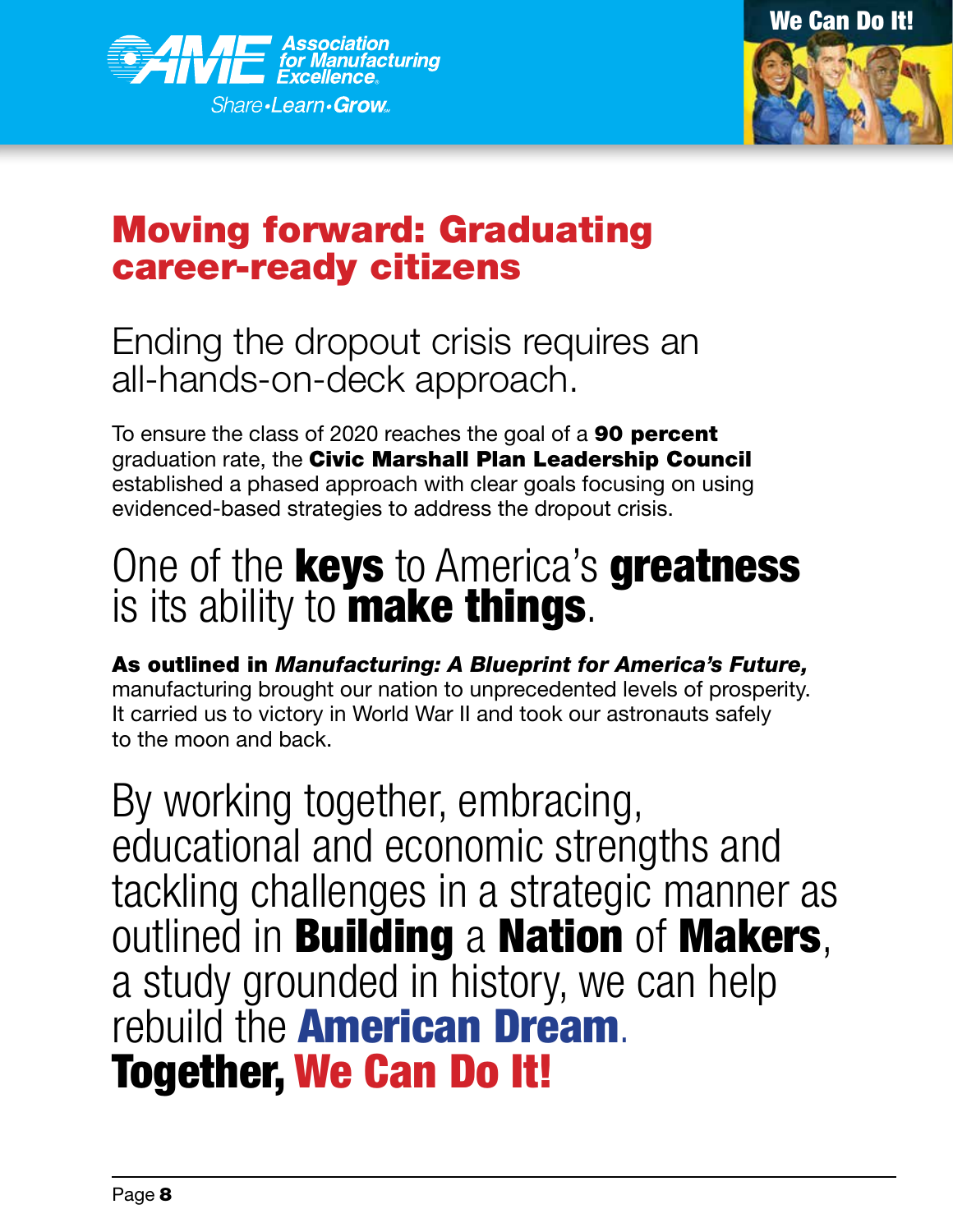



#### Authors:

Glenn Marshall

Association for Manufacturing Excellence (AME) Adopt-a-School Program **marsh8279@aol.com**

#### Richard Long

Ed.D., co-author *Blueprint for a Literate Nation* **richardlong1854@gmail.com**

#### Richard Hinckley

Ph.D. President/CEO Center for Occupational Research & Development (CORD) **hinckley@cord.org**



1942

2014

# We Can Do It!

Skills Gap Then and now!

**Between 1940** and **1945**,<br>American women entered the workforce in unprecedented numbers during World War II, as widespread male enlistment left gaping holes in the industrial labor force. By 1945, nearly one out of four married women worked outside the home. **Rosie the Riveter, star of a government campaign aimed at** recruiting female workers for the munitions industry, became perhaps the most iconic image of working women during the war. In movies, newspapers, posters, photographs and articles, the Rosie the Riveter campaign stressed the patriotic need for women to enter the workforce. Rosie the Riveter, was created in 1942 and featured on a poster for the Westinghouse power company under the headline "We Can Do It!" and the name went down in history.

#### Over the next decade

nearly 3.5 million manufacturing jobs likely need to be filled. The **skills gap** is expected to result in 2 million of those jobs going unfilled. The impact is significant. With CEOs and manufacturing executives around the world identifying talent-driven innovation as the number one determinant of competitiveness, it stands to reason the implications of such a shortage are significant and can have a material impact on manufacturers' growth and profitability.

The renewed 2014 "We Can Do It!" campaign was created using the same headline used for the 1942 Rosie the Riverter campaign. The difference is we feature the three amigos who represent the youth of America. They are the solution for filling our existing and growing skills gap in our manufacturing workforce and the solution for rebuilding the American Dream.